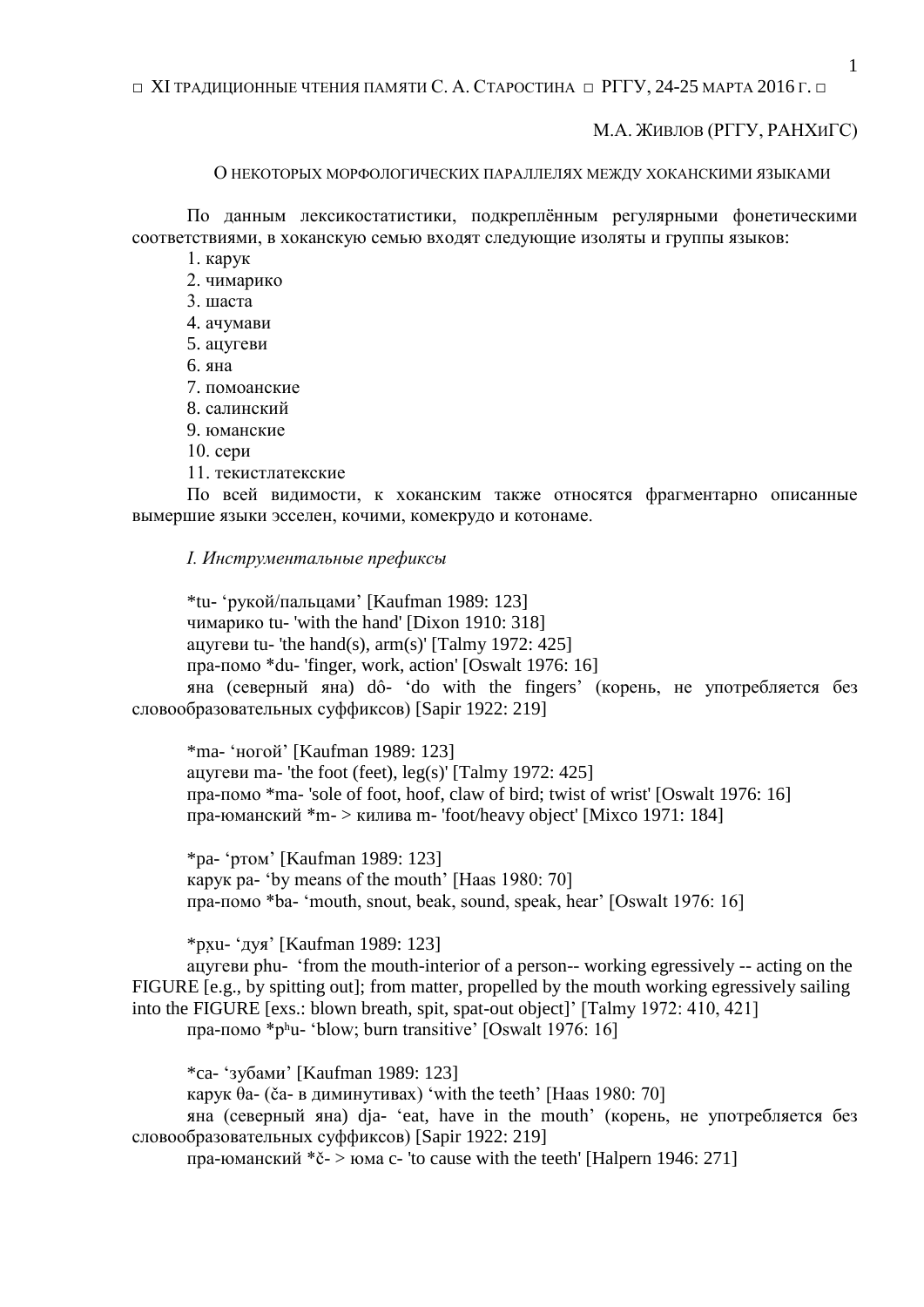\*ha- 'длинным предметом' чимарико a- 'with a long object' [Dixon 1910: 318] пра-помо \*ha- 'long object thru air, leg, arm, wing' [Oswalt 1976: 16] пра-юманский  $a:=\text{S}$  юма a - 'to cause a long object' [Halpern 1946: 271]

\*hi- 'телом'

ацугеви hi- 'the whole/specific part not treated by other prefix/unspecific part – of the body' [Talmy 1972: 425]

пра-помо \*hi- 'with the body and not specifically an individual part' [Oswalt 1976: 16]

\*ta- 'орудием' карук ta- 'with tool or implement' [Haas 1980: 70] ачумави da- 'with tool' [Nevin n.d.]

пра-юманский  $*$ t- > юма t- 'to cause (general), to cause by means of an instrument' [Halpern 1946: 271]

*II. Направительные глагольные суффиксы*

\*-k 'сюда' / \*-m 'туда' [Kaufman 1989: 123]

чимарико: -kʽ 'motion towards here', -m 'motion towards there' [Berman 2001: 1050] шаста: -ik' $a \sim -ak'$  'directional (intransitive - hither)', -iHma 'directional (intransitive thither)' [Silver 1966: 174]

ачумави: -ìg- 'hither', -ìm- 'thither' [de Angulo & Freeland 1930: 94] ацугеви: -ikˑ 'hither', -im 'thither' [Talmy 1972: 40] юманские (килива): -k 'hither', -m 'thither' [Mixco 1971: 139]

*III. Показатели множественного числа*

 $*_{-1-}$ 

салинский (диалект антониано): mošéʔ 'flame', moš<al>éʔ 'flames' [Turner 1987: 100], xátep 'corpse', xát<l>ep 'pl.' [Turner 1987: 101]

текистлатекские (нижний чонталь): akweʔ 'man', ak<ułʸ>weʔ 'men'; sewiʔ 'magpie', se<ł>wiʔ 'magpies' [Waterhouse 1962: 95]

? сери: -atak 'bone', pl. -ata<x>k; -ask 'body louse', pl. -as<x>k [Marlett 1990: 536] (этот инфикс встречается только в именах с исходом на -k; в сери имеется чередование велярного спиранта /x/ с глухим латеральным /ł/, что позволяет связывать данный инфикс с латеральными инфиксами в других хоканских языках).

\*-n-

яна (центральный яна) daati 'child', pl. da<dʔ>ti-wi [Sapir & Swadesh 1960: 68]; gaadu 'leg', pl. ga<dʔ>du-wi [Sapir & Swadesh 1960: 81] (преконсонантный /dʔ/ в яна исторически восходит к глоттализованному носовому /n̓/ [Jacobsen 1976: 215])

салинский: c'axel 'snow', pl. c'ax<an>el [Mason 1918: 25]

текистлатекские (нижний чонталь): mil<sup>y</sup>a 'dog', pl. mi<n>l<sup>y</sup>-e? [Waterhouse 1962: 95]

 $*_{-t-}$ 

яна (яхи) k'uʔla-si 'old man', pl. k'uu<di>la-sii-wi [Sapir & Swadesh 1960: 111] салинский (диалект антониано): kó:lal'eʔ 'penis', pl. kó:la<t>leʔ [Turner 1987: 102] помоанские (южный помо): ʔahlok'-o 'one (piece) falls off', ʔa:lho<t̯a>k' '(pieces)

drop off' [Walker 2013: 258]